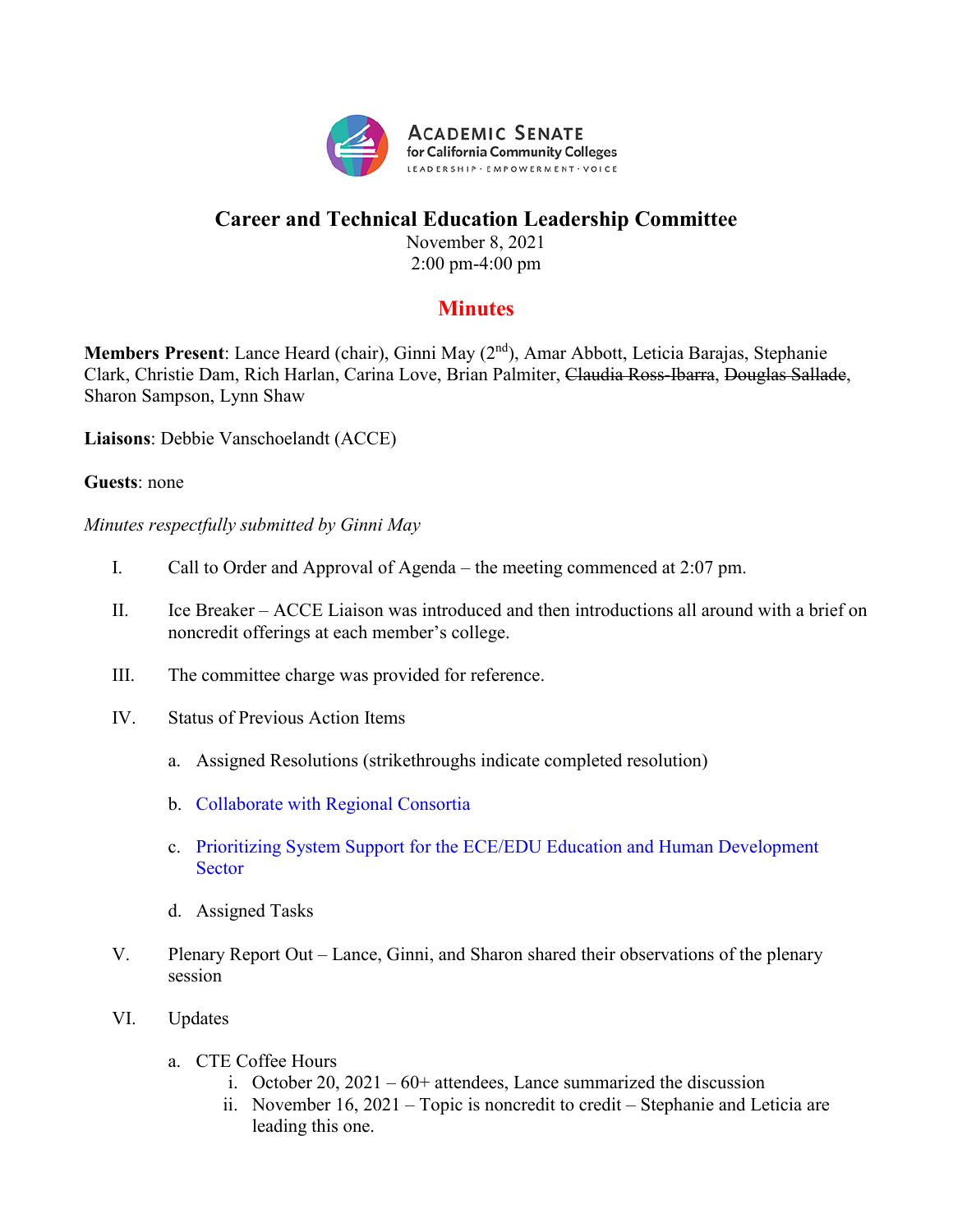- b. CTE Liaison Chats Lance and Ginni will be leading this one. November 10, 2021
- c. ECE/EDU UC, CSU and K12 partnership, California Community Colleges Lance updated the committee about his conversation with VC Shenui Weber.
- VII. Career and Noncredit Education Institute planning Lance invited the committee members to identify part-time faculty that may be interested in presenting at the Part-time Faculty Institute in February.
	- a. Theme Recommendation: **Student-Centered Change: A Holistic Transformation** Other ideas discussed:
		- *i. Setting the Pace for Change while Navigating the Course*
		- *ii. Responsive Teaching and Learning: Setting the Bar for Change*
		- *iii. Navigating Continuous Change; Keeping it Student-Centered*
- The 2021 Fall Plenary Session theme is *Leading Change: Teaching, Learning, and Governance in a Hybrid World.*
- Proposed theme for Accreditation Institute in March 2022: *Continuous Improvement During Constant Change*
- Proposed theme for Part-time Faculty Institute in February: *Hot Topics in a Hybrid World: Connecting it all Together*
	- b. Outcomes to discuss later

Teaching and Learning (draft only to start the conversation)

- Identify one or more teaching and learning applications for use with students Online Instruction
- Compare and contrast various online modalities an the advantages associated with each Strategic Enrollment Management
	- Understand the impacts of dual enrollment, distance learning, and student demand on enrollment planning

Equitable Placement

• Compare and contrast different approaches to AB 705 implementation and Noncredit to Credit implications

Credit for Prior Learning

- Explain impact of proactive CPL applications on student access, retention and completion Competency Based Education
	- Identify potential CBE application within and across discipline courses
- Dual Enrollment/Early College
	- Understand successful dual enrollment/early college pathway models,
- Curriculum Review for Law Enforcement and First Responders
	- Identify potential components of culturally responsive pedagogy and/or modern policing topics
		- c. Breakouts –

General Sessions – 3 proposed